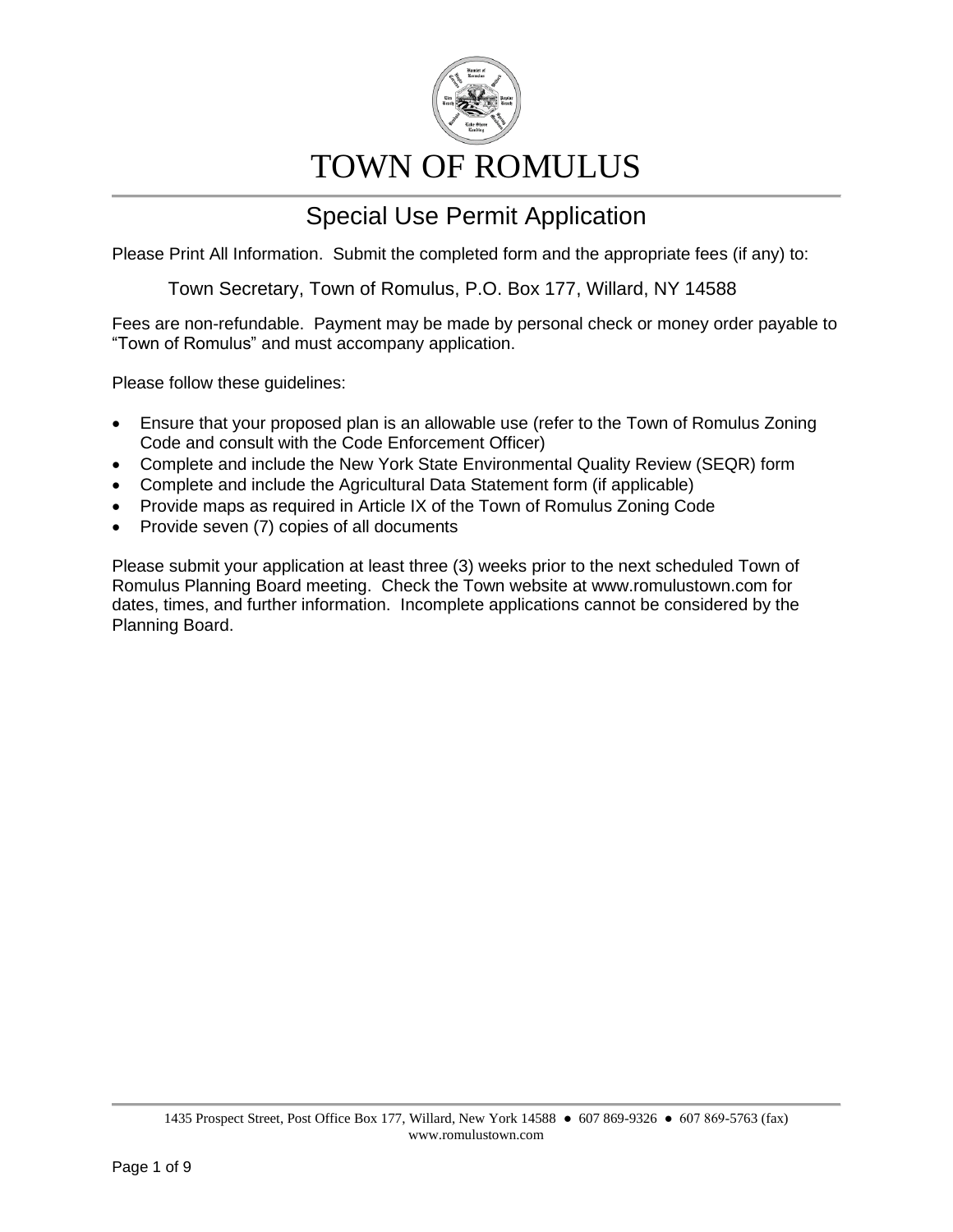

#### *Applicant*

Name

Mailing Address

City, State, Zip

Telephone **Email** 

#### *Physical Address (if different from above)*

Address

City, State, Zip

#### *Property Owner (if different than Applicant)*

| Name                   |       |
|------------------------|-------|
| <b>Mailing Address</b> |       |
| City, State, Zip       |       |
| Telephone              | Email |

#### *Site Address (if different from Applicant )*

Address City, State, Zip Tax Map IDs (list all)

Please provide additional sheets as necessary.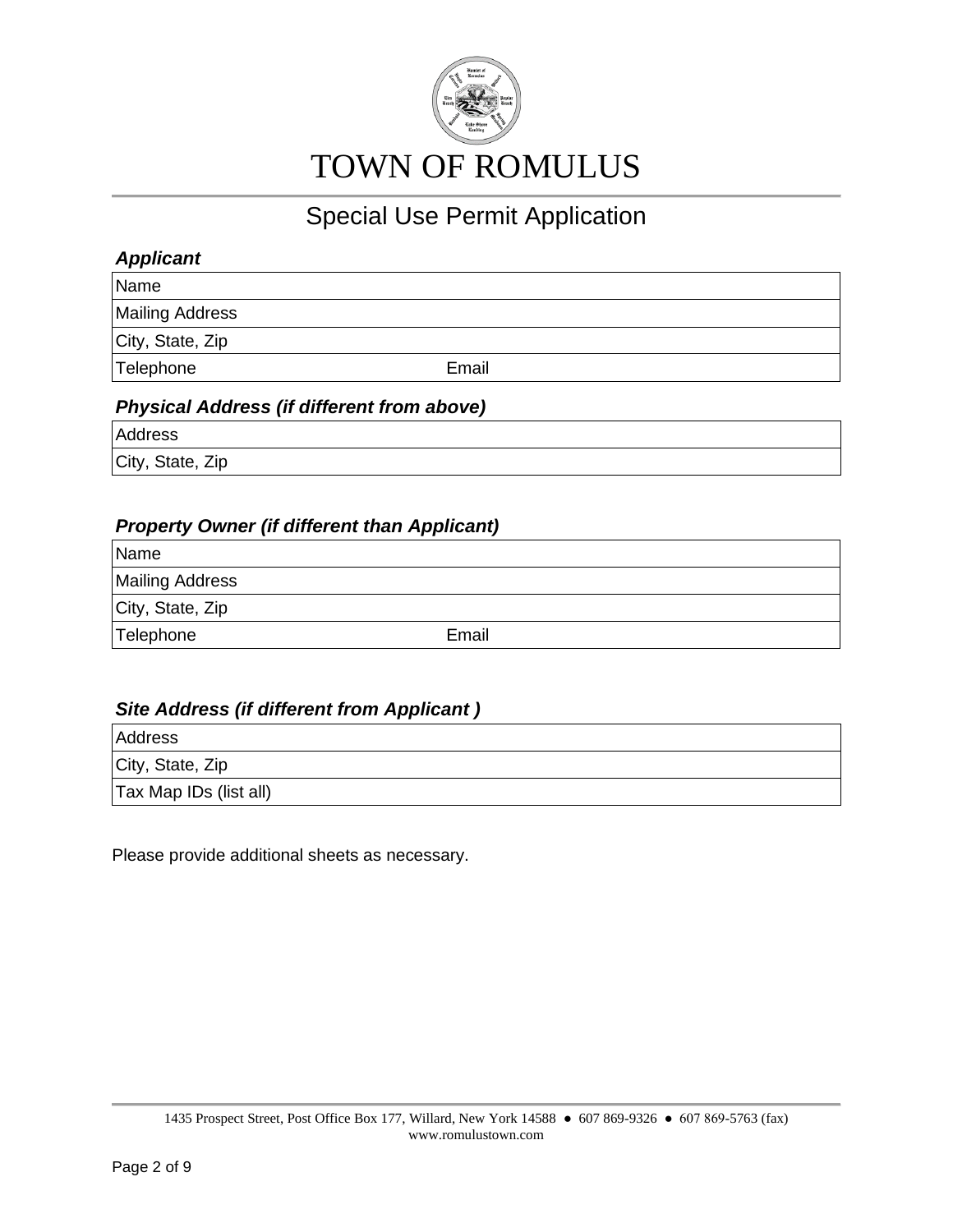

If this property has been a subject of past Town Board, Planning Board or Zoning Board of Appeals applications and/or approvals, please provide dates and descriptions

General purpose and description of Special Use Permit request

Description of Business Plan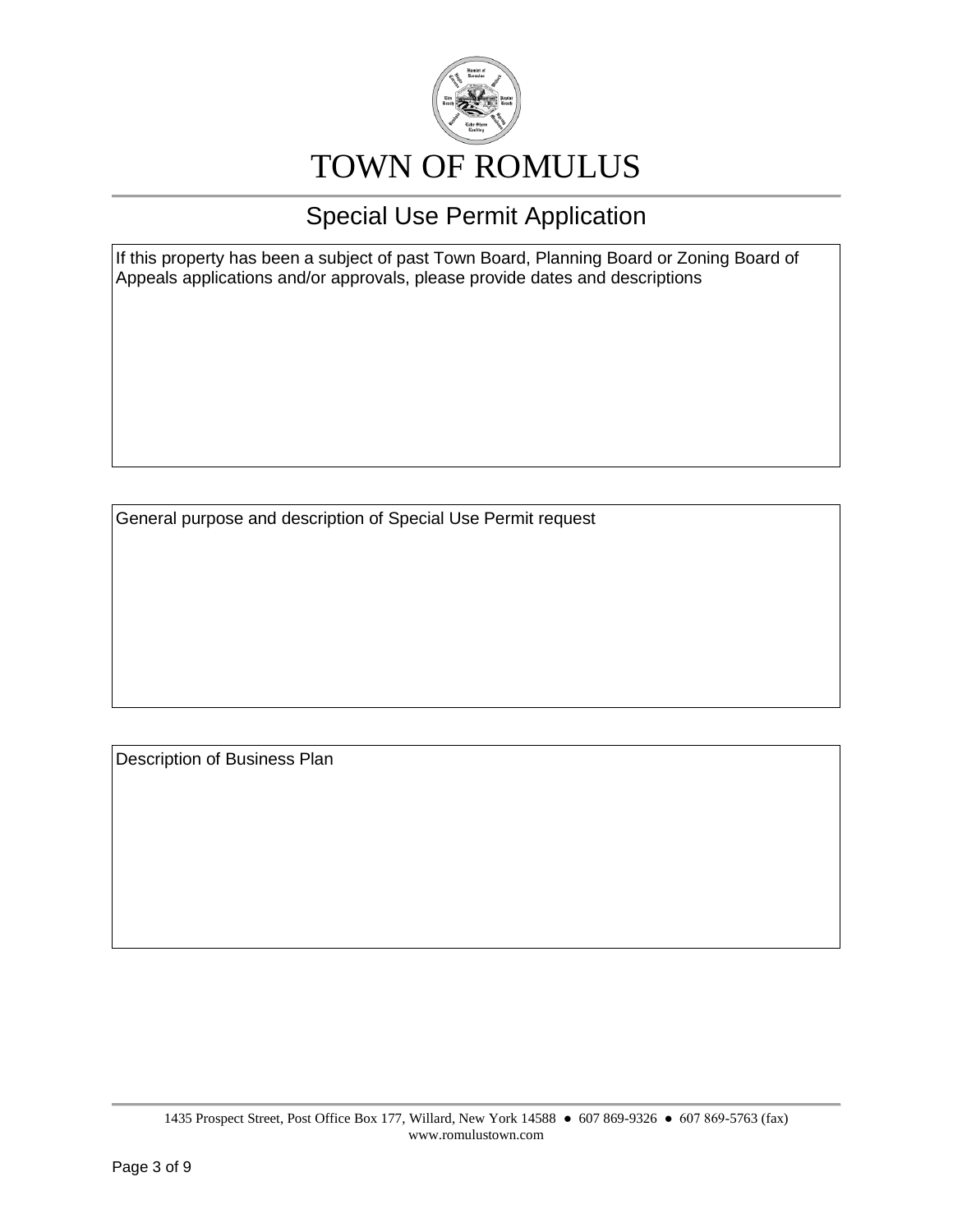

## TOWN OF ROMULUS

### Special Use Permit Application

A Site Plan must be included with this application. The Site Plan, all maps and drawings must have date, North point, and graphic scale. Include the following items, if applicable, and mark as appropriate.

| <b>YES</b> | <b>NO</b> | <b>NA</b>                                                                                                                                                                 |
|------------|-----------|---------------------------------------------------------------------------------------------------------------------------------------------------------------------------|
| $\Box$     | $\Box$    | $\Box$ Boundaries, drawn to scale, including distances and areas                                                                                                          |
| $\Box$     | $\Box$    | $\Box$ Location, ownership, and use of all adjacent lands                                                                                                                 |
| $\Box$     | $\Box$    | $\Box$ Location, name, and width of all adjacent public or private roads                                                                                                  |
| $\Box$     | $\Box$    | $\Box$ Location, width, and purpose of all existing and proposed easements, setbacks,<br>reservations, and areas dedicated to public use within or adjoining the property |
| $\Box$     | $\Box$    | $\Box$ Complete outline of existing and proposed deed restrictions or covenants<br>applying to the property                                                               |
| $\Box$     | $\Box$    | $\Box$ Complete outline of existing and proposed deed restrictions or covenants<br>applying to the property                                                               |
| $\Box$     | $\Box$    | $\Box$ Existing hydrologic features, with grading and drainage plan, showing existing<br>and proposed contours at intervals of not less than ten (10) feet                |
| $\Box$     | $\Box$    | $\Box$ Location, proposed use, height, and exterior dimensions of all existing and<br>proposed buildings and structures on the property                                   |
| П          | $\Box$    | $\Box$ Location, design, and construction materials of all parking and truck loading<br>areas with ingress and egress drives thereto                                      |
| П          | $\Box$    | $\Box$ Provision for pedestrian access, including public and private sidewalks                                                                                            |
| $\Box$     | $\Box$    | $\Box$ Location of outdoors storage areas                                                                                                                                 |
| $\Box$     | $\Box$    | $\Box$ Location, design, and construction materials of all existing or proposed site<br>improvements including drains, culverts, retaining walls, stone walls, and fences |
| $\Box$     | $\Box$    | $\Box$ Description of the method of securing potable water and the location, design,<br>and construction materials of such facilities                                     |
| $\Box$     | $\Box$    | $\Box$ Description of the method of sewage disposal and the location, design, and<br>construction materials of such facilities                                            |
| П          | $\Box$    | $\Box$ Location of fire lanes and other emergency zones including the location of fire<br>hydrants                                                                        |
| $\Box$     | $\Box$    | $\Box$ Location, design, and construction materials of all energy distribution facilities<br>including electrical, gas, and solar energy                                  |
| $\Box$     | $\Box$    | $\Box$ Location, size, design, and construction materials of all proposed signs                                                                                           |
| П          | $\Box$    | $\Box$ Location and proposed development of all buffer areas including indication of<br>existing and proposed vegetative covers                                           |
| П          | $\Box$    | $\Box$ Location and design of outdoor lighting facilities                                                                                                                 |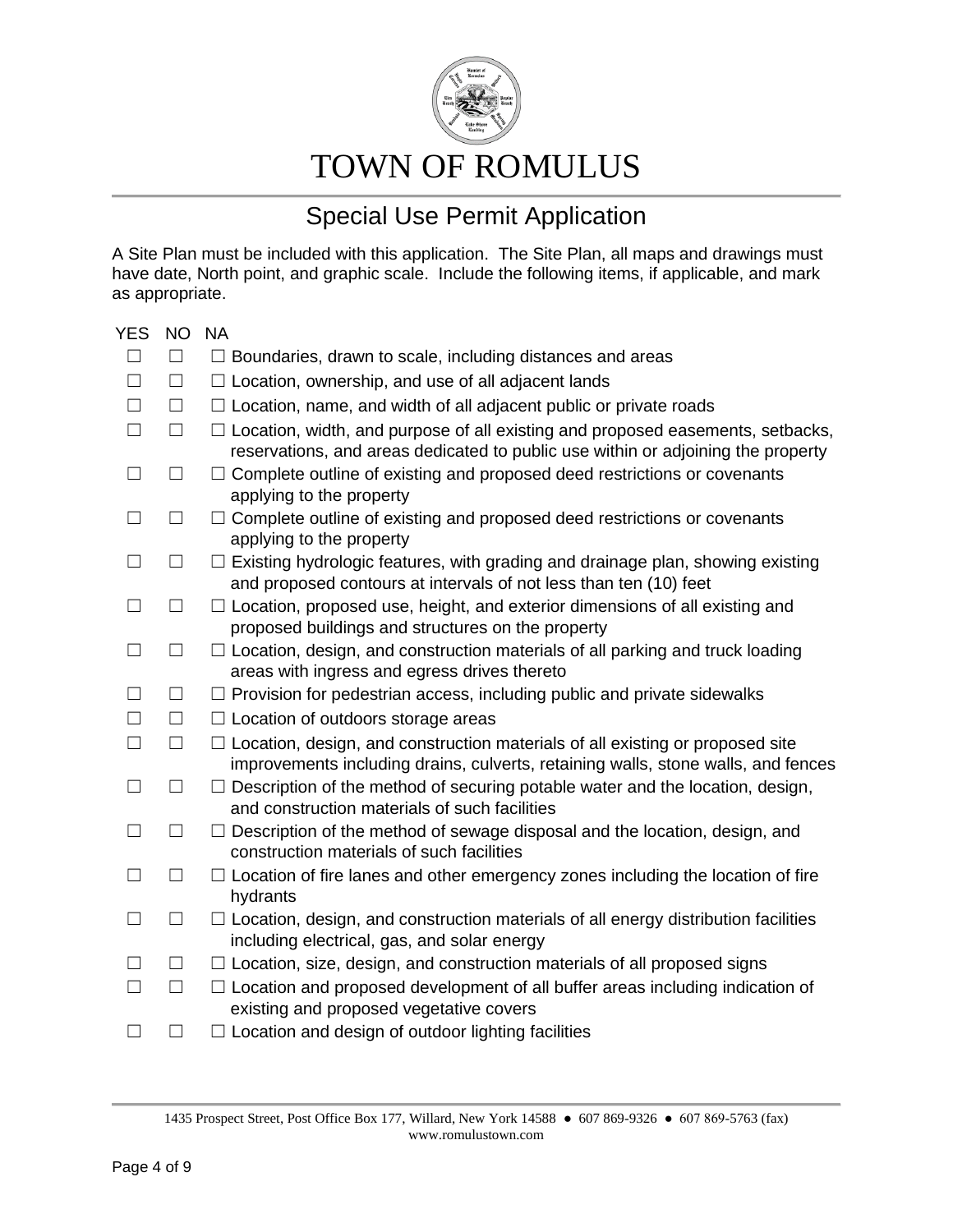

| YES.                                                                            | NO. | <b>NA</b>                                                                                                                                                                                       |
|---------------------------------------------------------------------------------|-----|-------------------------------------------------------------------------------------------------------------------------------------------------------------------------------------------------|
|                                                                                 |     | $\Box$ Designation of the amount of gross floor area, and gross leasable area<br>proposed for retail sales and services, office, and other similar commercial or<br>light-industrial activities |
|                                                                                 |     | $\Box$ Number and distribution, by type, of all proposed dwelling units                                                                                                                         |
|                                                                                 |     | $\Box$ General landscaping plan and planting schedule                                                                                                                                           |
|                                                                                 |     | $\Box$ A New York State Environmental Quality Review Act (SEQR) form (EAF) with<br>Part 1 completed by the applicant, pursuant to regulations                                                   |
|                                                                                 |     | $\Box$ Identification of all federal, state or county approvals, permits or licenses<br>required for execution of the project                                                                   |
| Names, addresses, and qualifications of the preparers of any drawings submitted |     |                                                                                                                                                                                                 |

I certify, to the best of my knowledge and belief, the statements contained in this application, together with the plans and specifications submitted, are true and complete.

I have read the applicable sections of the Town of Romulus Zoning Ordinance.

I do hereby permit officials and/or consultants of the Town of Romulus to enter the property described herein to complete a thorough review of this application.

Any additional documentation required by the applicable sections of the Town of Romulus Zoning Ordinance is included (please see Addendum A).

| Signature(s) of Applicant(s)                       | Date |
|----------------------------------------------------|------|
| Signature(s) of Owner(s)                           | Date |
| Date of consultation with Code Enforcement Officer |      |
| <b>Zoning District</b>                             |      |

1435 Prospect Street, Post Office Box 177, Willard, New York 14588 ● 607 869-9326 ● 607 869-5763 (fax) www.romulustown.com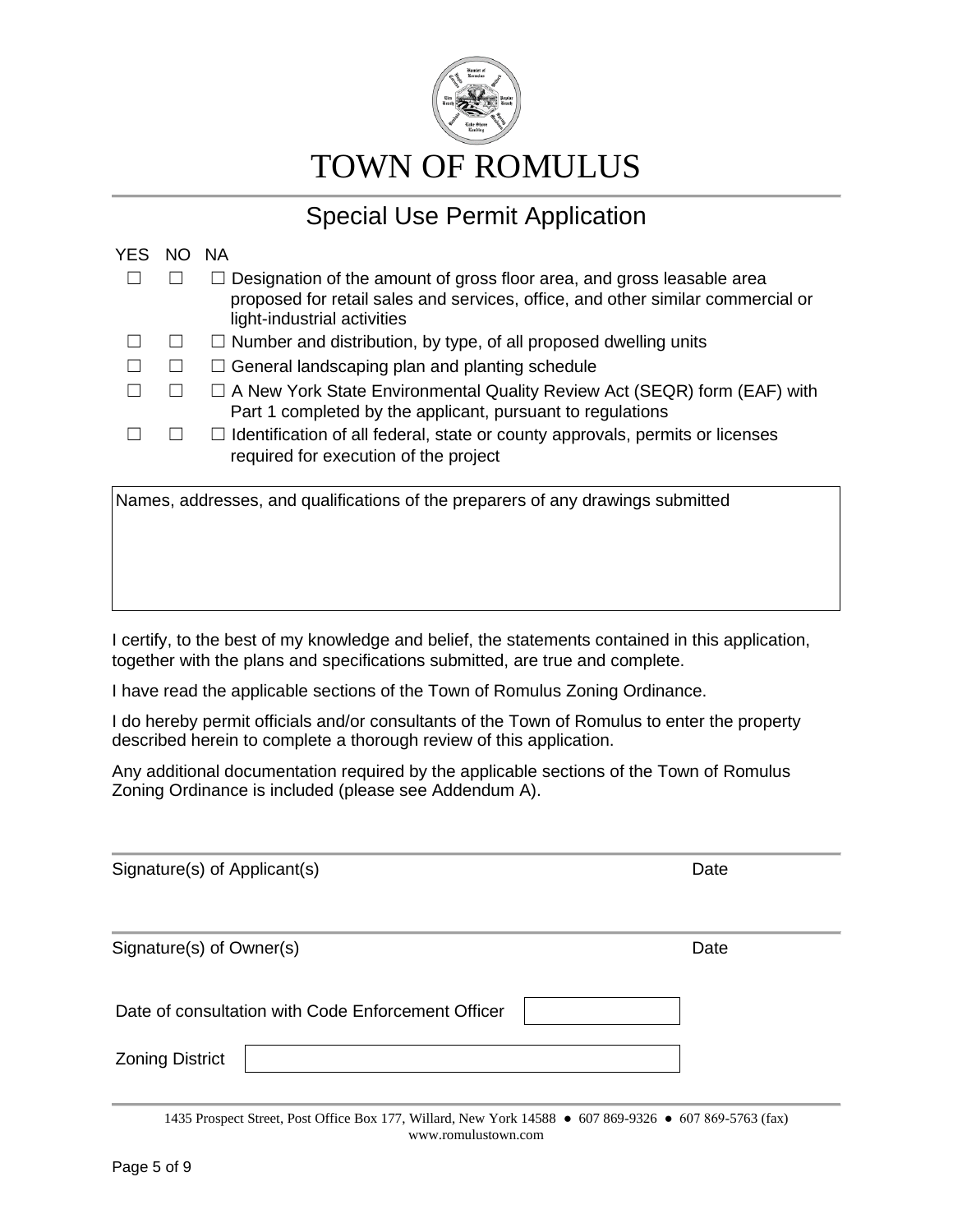

| <b>Internal Use Only</b>                                 |                 |                                   |                          |
|----------------------------------------------------------|-----------------|-----------------------------------|--------------------------|
| Date Paid                                                |                 | <b>Amount Paid</b><br>$\Box$ Cash | $\Box$ Check – Check No. |
| Date Received                                            |                 | Date of Public Hearing            |                          |
| Determination                                            | $\Box$ Approved | $\Box$ Denied                     | Date of Determination    |
| <b>Permit Number</b>                                     |                 |                                   |                          |
| Planning Board Chairperson Name and Authorized Signature |                 |                                   |                          |
| Comments                                                 |                 |                                   |                          |
|                                                          |                 |                                   |                          |
|                                                          |                 |                                   |                          |
|                                                          |                 |                                   |                          |

Date Reviewed by Seneca County Planning Board **Comments**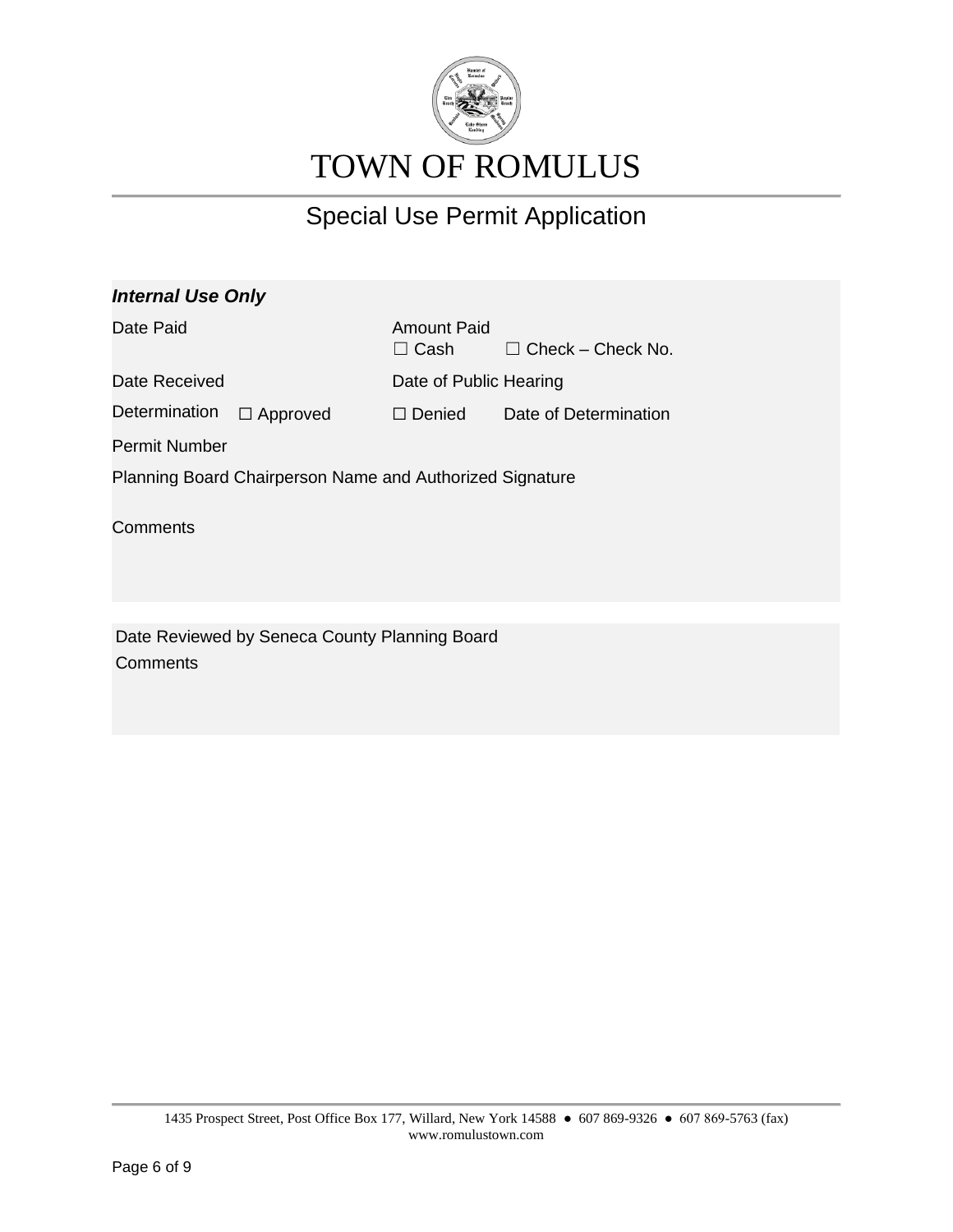

Agricultural Data Statement

Per § 305-a of the New York State Agriculture and Markets law, any application for a special use permit, site plan approval, use variance, or subdivision approval requiring municipal review and approval that would occur on property within a New York State Certified Agricultural District containing a farm operation or property with boundaries within 500 feet of a farm operation located in an Agricultural District shall include an Agricultural Data Statement.

| 1. | Applicant                                                                                |                             |  |  |  |
|----|------------------------------------------------------------------------------------------|-----------------------------|--|--|--|
|    | Name                                                                                     |                             |  |  |  |
|    | <b>Mailing Address</b>                                                                   |                             |  |  |  |
|    | City, State, Zip                                                                         |                             |  |  |  |
|    | Telephone                                                                                | Email                       |  |  |  |
|    | 2. Project Name/Location                                                                 |                             |  |  |  |
|    | 3. Description of Project                                                                |                             |  |  |  |
|    | 4. Tax Parcel Number(s)                                                                  |                             |  |  |  |
|    | 5. Total acres involved with project<br>6. Total acres presently in Tax Parcel           |                             |  |  |  |
|    | 7. Acres currently farmed                                                                | 8. Who is farming the site? |  |  |  |
|    | 9. Intentions for use of remainder of property over                                      |                             |  |  |  |
|    | five (5) years                                                                           |                             |  |  |  |
|    | ten (10) years                                                                           |                             |  |  |  |
|    | twenty (20) years                                                                        |                             |  |  |  |
|    | 10. Who will maintain the remainder of the property not being used for this development? |                             |  |  |  |
|    | 11. Indicate the crop(s) or vegetational cover for the site                              |                             |  |  |  |
|    | 12. Are there any drainage ways or underground tile systems located on the site          | $\Box$ Yes $\Box$ No        |  |  |  |
|    | Describe how this project will alter existing drainage patterns                          |                             |  |  |  |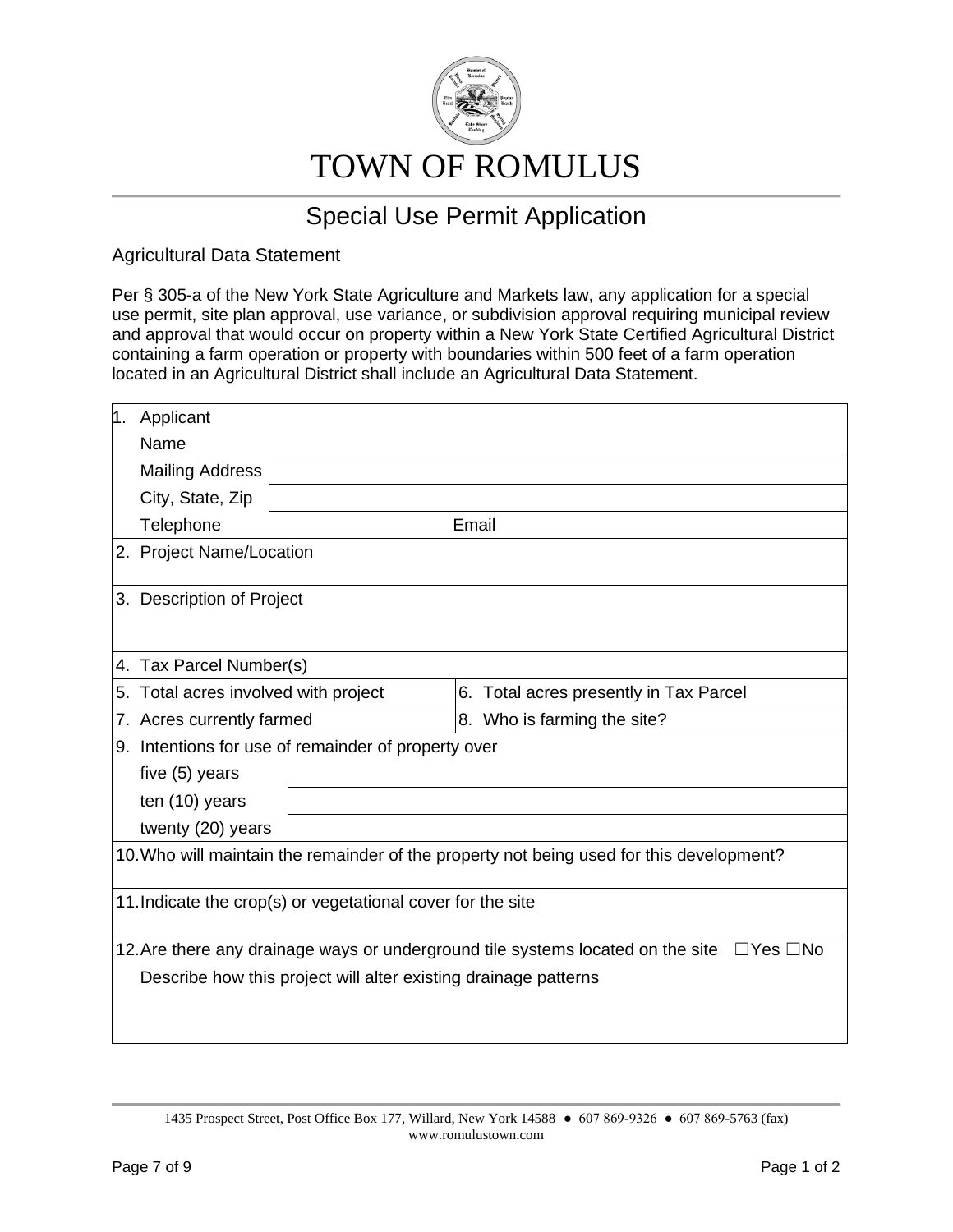

Agricultural Data Statement (continued)

| 13. Is the parcel included in a farm plan prepared by the Seneca County Soil and Water District<br>of the USDA Soil Conservation Service?<br>Are federally funded cost sharing practices in place for the parcel?<br>Name(s) of $program(s)$ | $\Box$ Yes $\Box$ No<br>$\Box$ Yes $\Box$ No |
|----------------------------------------------------------------------------------------------------------------------------------------------------------------------------------------------------------------------------------------------|----------------------------------------------|
| 14. Is the parcel currently granted an agricultural tax exemption                                                                                                                                                                            | $\Box Y$ es $\Box$ No                        |

Signature(s) of Applicant(s) Date Date Date Date

#### *Internal Use Only*

This form and a map of the parcel(s) will be mailed to the Seneca County Planning Board as part of the New York State General Municipal Law Article B Section 239-m and n referral. It will also be mailed to property owners within 500 feet of the property boundary along with the Notice of Public Hearing (attach list of affected property owners).

Town Staff Name and Title

Date Referred to Seneca County Planning Board